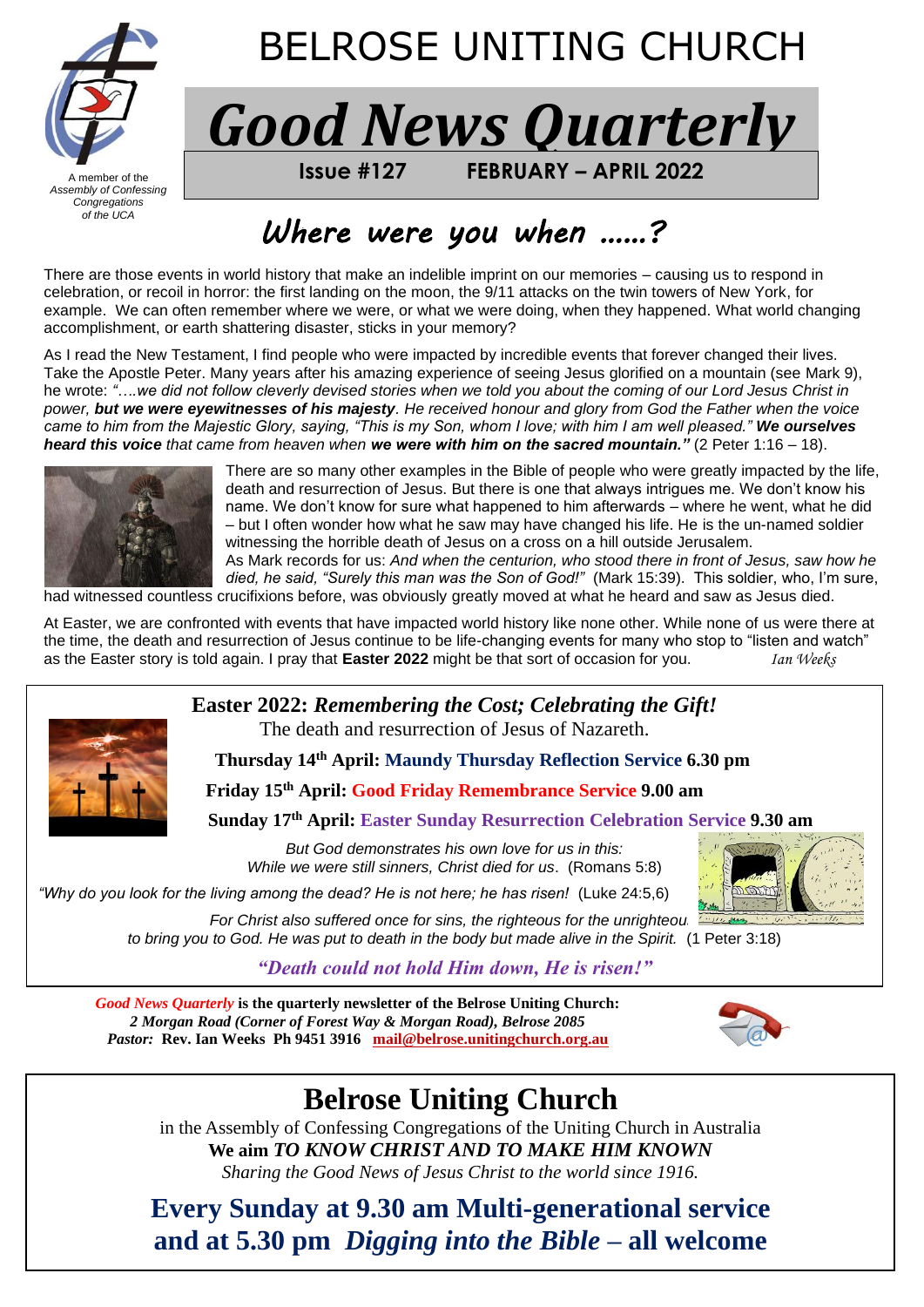#### **Belrose Uniting Church Preaching Plan February – April 2022**

|                         |                     | 9.30 am                                            | 5.30 pm                  | <b>MISSION OF THE</b>                                                       |
|-------------------------|---------------------|----------------------------------------------------|--------------------------|-----------------------------------------------------------------------------|
|                         | <b>Date</b>         | <b>Morning Church</b>                              | <b>BUC Bible Study</b>   | <b>MONTH</b>                                                                |
|                         | <b>February</b>     | The Glory of God<br>in the Psalms: Talking His Way |                          | <b>Bruce Cox &amp; Kathy Cummins</b>                                        |
| $\mathbf{1}$            | 6 <sup>th</sup>     | lan Weeks                                          | 1 John Ch 2              | Serving in Nigeria, Africa with                                             |
|                         |                     | #2 Talking Boldly<br>Psalm 5                       |                          | <b>Wycliffe Bible Translators</b>                                           |
| $\overline{2}$          | 13 <sup>th</sup>    | lan Weeks                                          | 1 John Ch 3              | Please pray for their involvement                                           |
|                         |                     | <b>The Lord's Supper</b><br>#3 Talking Honestly    | The Lord's Supper        | with The Luke Partnership,<br>translating Luke's Gospel.                    |
|                         |                     | Psalm 13                                           |                          |                                                                             |
| $\overline{3}$          | 20 <sup>th</sup>    | lan Weeks                                          | 1 John Ch 4              | Bruce & Kathy have been battling                                            |
|                         |                     | #4 Talking Humbly<br>Psalm 32                      |                          | with the covid virus. Pray for their<br>health & physical well-being.       |
|                         | 27 <sup>th</sup>    | lan Weeks                                          | 1 John Ch 5              | We are privileged to be able to                                             |
| $\overline{\mathbf{4}}$ |                     | #4 Talking Adoringly                               |                          | support them financially and                                                |
|                         |                     | Psalm 147                                          |                          | prayerfully as they continue the                                            |
|                         |                     |                                                    |                          | Bible translation work in the Iceve<br>language.                            |
|                         | <b>March</b>        | Exodus:                                            |                          | <b>Providing Ministry Training</b>                                          |
|                         |                     | The God who rescues!                               |                          | <b>Opportunities</b>                                                        |
|                         | $\overline{6^{th}}$ | lan Weeks<br>#1 A People Oppressed                 | 2 John                   | <b>Providing ministry training</b><br>opportunities and enabling            |
| 1                       | Lent 1              | Exodus 1:1 - 22                                    |                          | people to attend ministry                                                   |
|                         |                     |                                                    |                          | training events.                                                            |
|                         | 13 <sup>th</sup>    | lan Weeks                                          | 3 John                   | Part of our mission as a<br>Congregation is to be training and              |
| $\overline{2}$          | Lent <sub>2</sub>   | The Lord's Supper<br>#2 The God who hears our cry  | <b>The Lord's Supper</b> | equipping people for all sorts of                                           |
|                         |                     | Exodus 2:1 - 25                                    |                          | ministry opportunities.                                                     |
|                         | 20 <sup>th</sup>    | lan Weeks                                          |                          | As we identify and encourage                                                |
| 3                       | Lent 3              | #3 A Rescue Plan                                   |                          | people in service and ministry, we<br>want to make sure we can resource     |
|                         |                     | Exodus 3:1 - 22                                    |                          | them for these tasks.                                                       |
| 4                       | 27 <sup>th</sup>    | lan Weeks                                          |                          |                                                                             |
|                         | Lent 4              | #4 A Costly Rescue<br>Exodus 12:1 - 20             |                          |                                                                             |
|                         | <b>April</b>        | The God who rescues!                               |                          | <b>The Forest Association for</b>                                           |
|                         |                     |                                                    |                          | <b>Christian Education Inc (FACE)</b>                                       |
| 1                       | 3 <sup>rd</sup>     | lan Weeks<br>#5 A Miraculous Rescue                |                          | The Churches of the Forest<br>providing SRE (Scripture)                     |
|                         | Lent 5              | Exodus 14:5 - 31                                   |                          | in our local High Schools                                                   |
| $\overline{2}$          | 10 <sup>th</sup>    | lan Weeks                                          |                          | What a privilege it is to be able to go<br>into our local Schools and teach |
|                         | <b>Palm Sunday</b>  | <b>The Lord's Supper</b><br>Hail the Rescuer!      | <b>The Lord's Supper</b> | students about Jesus.                                                       |
|                         |                     | John 12:1 - 19                                     |                          |                                                                             |
|                         | 14 <sup>th</sup>    | 6.30 pm Service                                    |                          | We partner with other local                                                 |
|                         | <b>Maundy</b>       | lan Weeks<br>The Humble Rescuer                    |                          | Churches in funding Henri Simpson<br>and his team to go every week into     |
|                         | <b>Thursday</b>     | John 13:1 - 17                                     |                          | Davidson High and The Forest High                                           |
|                         | 15 <sup>th</sup>    | 9.00 am Service                                    |                          | Schools.<br>Through FACE in our High Schools                                |
|                         |                     | lan Weeks                                          |                          | we have a wonderful mission field,                                          |
|                         | <b>Good Friday</b>  | <b>The Sacrificed Rescuer</b>                      |                          | but it can only happen if we give                                           |
|                         |                     | John Ch 18 & 19                                    |                          | and pray!                                                                   |
| $\overline{3}$          | 17 <sup>th</sup>    | lan Weeks                                          |                          |                                                                             |
|                         | <b>Easter</b>       | The Victorious Rescuer!<br>John 20:1 - 18          |                          |                                                                             |
|                         | <b>Sunday</b>       |                                                    |                          |                                                                             |
| 4                       | 24 <sup>th</sup>    | lan Weeks                                          |                          |                                                                             |
|                         |                     | The Living Rescuer!<br>John 20:19 - 30             |                          |                                                                             |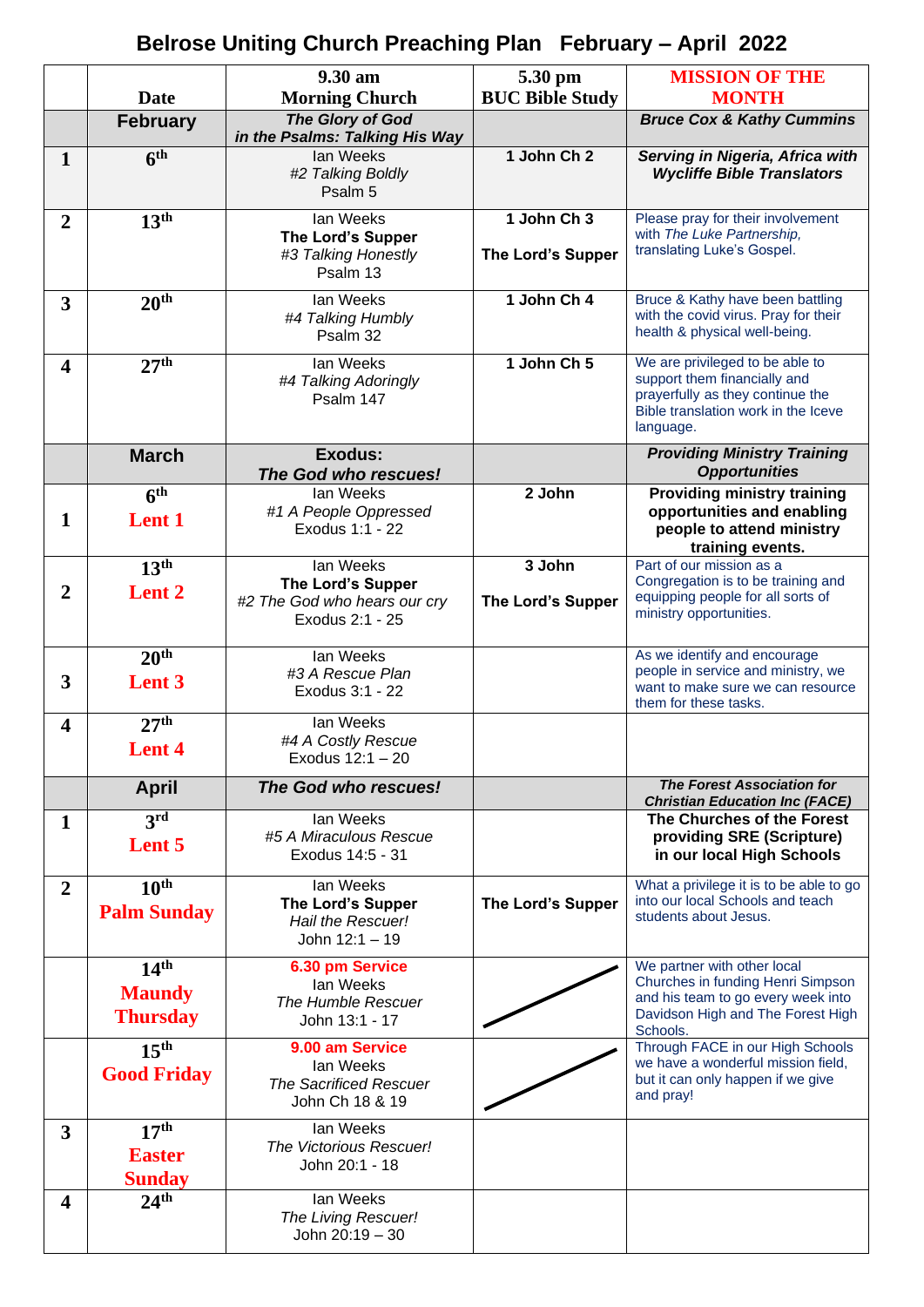### *'The Story Behind 40 Stories!'*

It's hard to forget Bryan Forbes once you've met him. If you're a regular at the 1000 Steps in Melbourne, you might have seen the 75-year-old struggling up the track with his bag of water bottles, leaning on his feather decorated stick. He takes hours to complete the steep climb; others might do it in 30 minutes. But Bryan says it grows his strength and determination, adding, *"I can do all things through Christ who strengthens me"*.

Bryan's story brings tears to most people. His humble, powerful story reminds us that nothing is impossible with God. Filmed at the 1000 Steps, set among the Lyrebirds and Kookaburras, Bryan's story is Good News *"for such a time as this". (You can watch the video of Bryan on the 40 Stories web-site. See below)*

But for many people, Jesus is a fairy-tale, irrelevant, even a cause of offence. Yet there are so many people like Bryan with a powerful, real story whose lives have been forever changed by knowing Jesus. What if we could freely share these stories with family and friends?

*40 Stories* began in 2015 when a modest team embarked on a Jesus-led adventure across Australia, finding, filming and editing stories from indigenous people about their encounters with Jesus. These became the first series of *40 Stories*, shared freely to inspire and encourage people with the Good News of Jesus. There were personal stories told through tears, stories deeply embedded in national history, culture and heritage, and stories filled with humour, joy, humility, and transparency. Stories of hope, real transformation and friendship with Jesus. Viewed millions of times, they continue to touch lives because they are such Good News!

But the first *40 Stories* was just the beginning. Now the *40 Stories* project continues. An ongoing flow of stories that Jesus is writing in people's lives from all over the world. Not only are they great to share with friends and family who might not know Jesus. They can also be used to encourage believers in Churches, small groups, at home or in school. The story behind *40 Stories* is also one that tells of the reality and faithfulness of Jesus.

The *40 Stories* team trust God's provision to follow his call, so they don't engage in pushy fundraising. Any donated funds are directed 100% towards their key mission – to tell more stories. No one is paid for their time; they trust Jesus to look after those who serve Him. They are simply motivated by a desire to share Jesus by sharing His stories. You can share *40 Stories* with family and friends. Churches and schools can also freely use *40 Stories* in their gatherings.

Why not subscribe to '*40 Stories News'*, an email alerting people to new stories as they're released? [\(www.40stories.org.au/subscribe\)](http://www.40stories.org.au/subscribe)

You can watch *40 stories* on the website (www.40stories.org.au), on Youtube, with subtitles in multiple languages ( **[www.youtube.com/c/40storiesproject](http://www.youtube.com/c/40storiesproject)** ),

Facebook or Instagram (search 40storiesproject).

(Written by Warwick Vincent, for *New Life Aus News*, 13 Dec, 2021)



*Each one of us have a story – the story of our encounter and walk with Jesus. They will all be different, because we are different people. What's your story? I would love to hear it, and others would too. Please consider writing your story for a future edition of Good News Quarterly. – Ian*